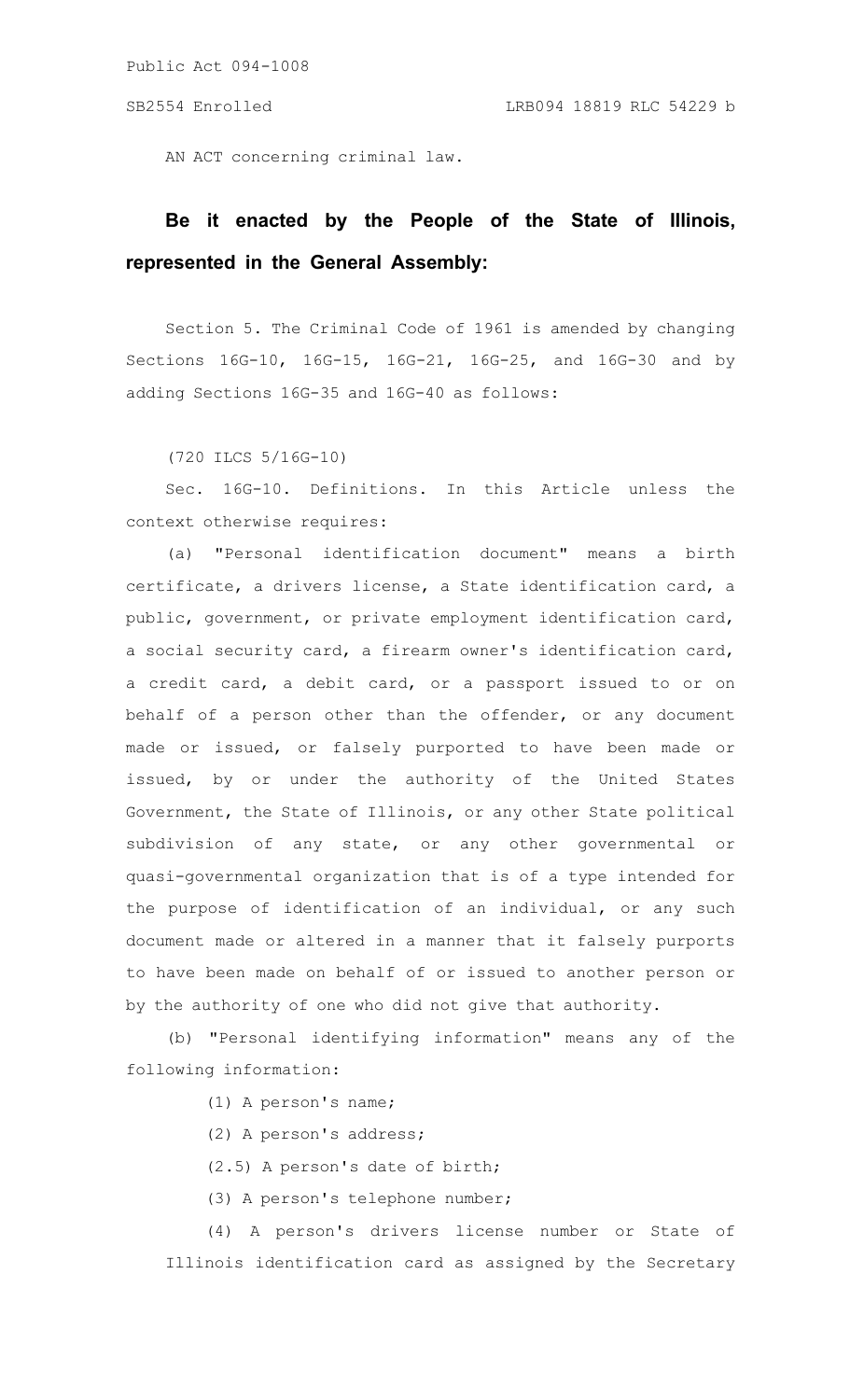of State of the State of Illinois or a similar agency of another state;

(5) A person's Social Security number;

(6) A person's public, private, or government employer, place of employment, or employment identification number;

(7) The maiden name of a person's mother;

(8) The number assigned to a person's depository account, savings account, or brokerage account;

(9) The number assigned to a person's credit or debit card, commonly known as a "Visa Card", "Master Card", "American Express Card", "Discover Card", or other similar cards whether issued by a financial institution, corporation, or business entity;

(10) Personal identification numbers;

(11) Electronic identification numbers;

(12) Digital signals;

(12.5) User names, passwords, and any other word, number, character or combination of the same usable in whole or part to access information relating to a specific individual, or to the actions taken, communications made or received, or other activities or transactions of a specific individual.

(13) Any other numbers or information which can be used to access a person's financial resources, or to identify a specific individual, or the actions taken, communications made or received, or other activities or transactions of a specific individual.

(c) "Document-making implement" means any implement, impression, template, computer file, computer disc, electronic device, computer hardware, computer software, instrument, or device that is used to make a real or fictitious or fraudulent personal identification document.

(d) "Financial transaction device" means any of the following:

(1) An electronic funds transfer card.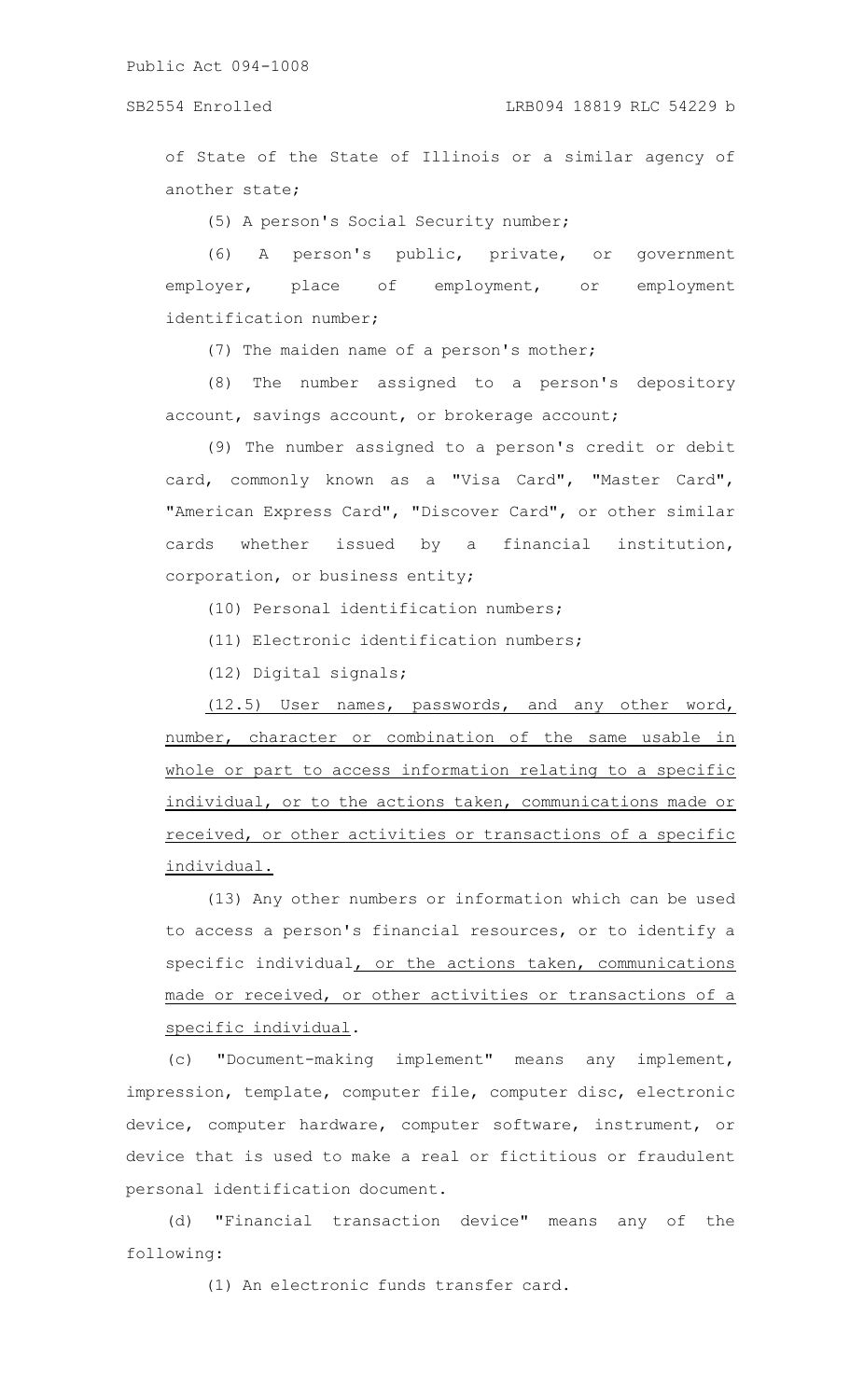(2) A credit card.

- (3) A debit card.
- (4) A point-of-sale card.

(5) Any instrument, device, card, plate, code, account number, personal identification number, or a record or copy of a code, account number, or personal identification number or other means of access to a credit account or deposit account, or a driver's license or state identification card used to access a proprietary account, other than access originated solely by a paper instrument, that can be used alone or in conjunction with another access device, for any of the following purposes:

(A) Obtaining money, cash refund or credit account, credit, goods, services, or any other thing of value.

(B) Certifying or guaranteeing to a person or business the availability to the device holder of funds on deposit to honor a draft or check payable to the order of that person or business.

(C) Providing the device holder access to a deposit account for the purpose of making deposits, withdrawing funds, transferring funds between deposit accounts, obtaining information pertaining to a deposit account, or making an electronic funds transfer.

(Source: P.A. 93-401, eff. 7-31-03; 94-38, eff. 6-16-05.)

(720 ILCS 5/16G-15)

Sec. 16G-15. Identity theft.

(a) A person commits the offense of identity theft when he or she knowingly:

(1) uses any personal identifying information or personal identification document of another person to fraudulently obtain credit, money, goods, services, or other property, or

(2) uses any personal identification information or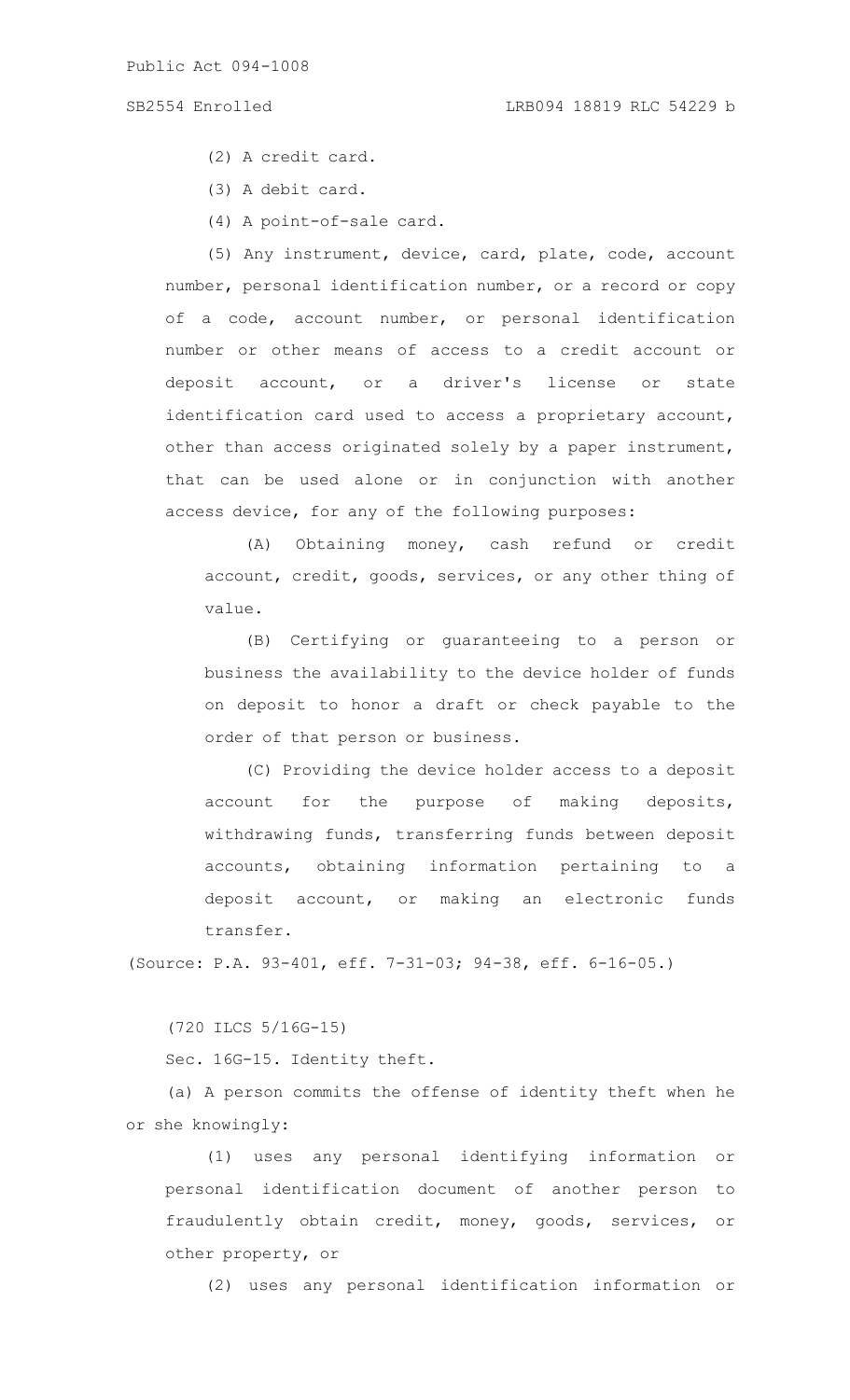personal identification document of another with intent to commit any felony theft or other felony violation of State law not set forth in paragraph (1) of this subsection (a), or

(3) obtains, records, possesses, sells, transfers, purchases, or manufactures any personal identification information or personal identification document of another with intent to commit or to aid or abet another in committing any felony theft or other felony violation of State law, or

(4) uses, obtains, records, possesses, sells, transfers, purchases, or manufactures any personal identification information or personal identification document of another knowing that such personal identification information or personal identification documents were stolen or produced without lawful authority, or

(5) uses, transfers, or possesses document-making implements to produce false identification or false documents with knowledge that they will be used by the person or another to commit any felony theft or other felony violation of State law, or.

(6) uses any personal identification information or personal identification document of another to portray himself or herself as that person, or otherwise, for the purpose of gaining access to any personal identification information or personal identification document of that person, without the prior express permission of that person, or

(7) uses any personal identification information or personal identification document of another for the purpose of gaining access to any record of the actions taken, communications made or received, or other activities or transactions of that person, without the prior express permission of that person.

(b) Knowledge shall be determined by an evaluation of all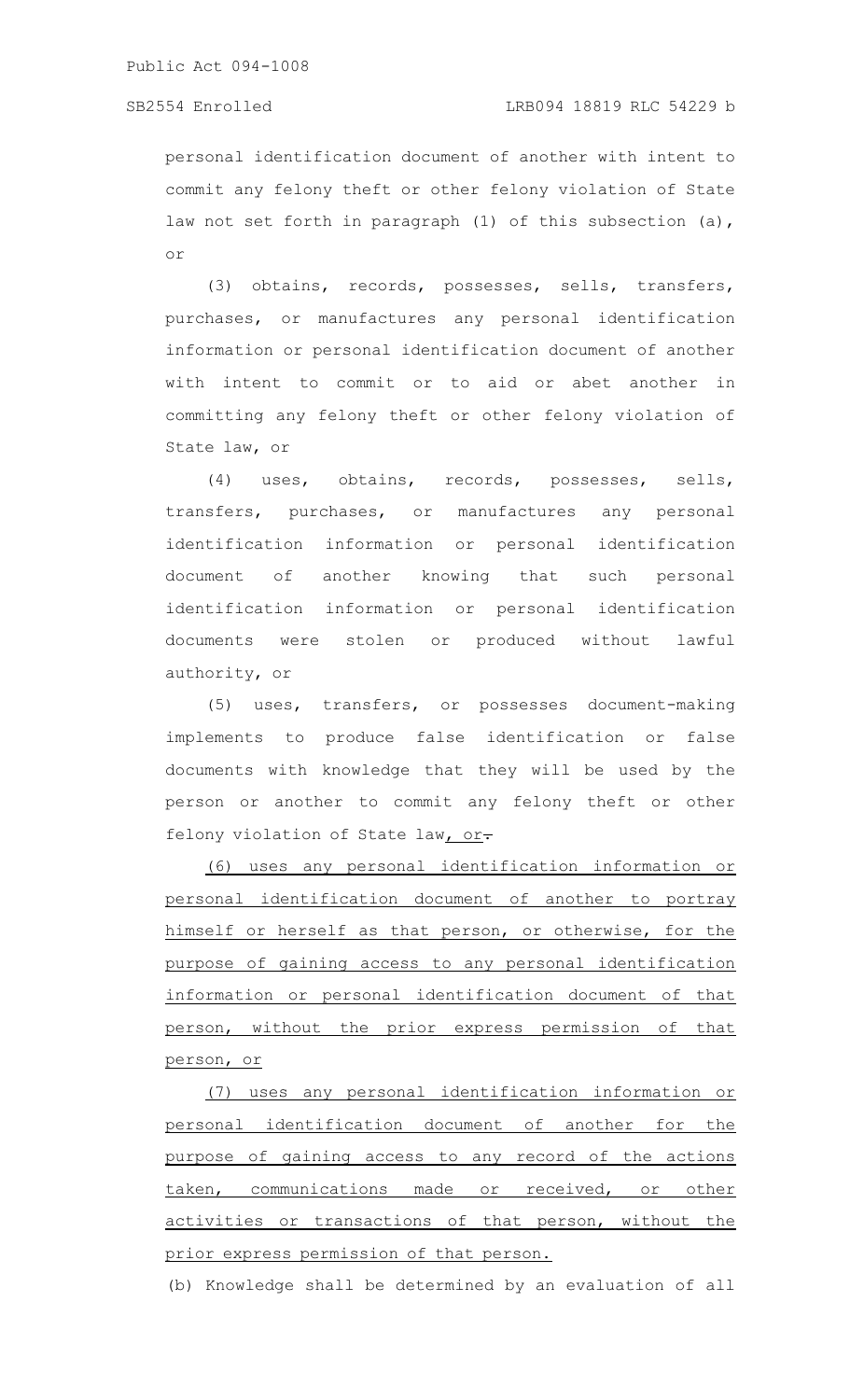circumstances surrounding the use of the other person's identifying information or document.

(c) When a charge of identity theft of credit, money, goods, services, or other property exceeding a specified value is brought the value of the credit, money, goods, services, or other property is an element of the offense to be resolved by the trier of fact as either exceeding or not exceeding the specified value.

(d) Sentence.

(1) A person convicted of identity theft in violation of paragraph (1) of subsection (a) shall be sentenced as follows:

(A) identity theft of credit, money, goods, services, or other property not exceeding \$300 in value is a Class 4 felony. A person who has been previously convicted of identity theft of less than \$300 who is convicted of a second or subsequent offense of identity theft of less than \$300 is guilty of a Class 3 felony. A person who has been convicted of identity theft of less than \$300 who has been previously convicted of any type of theft, robbery, armed robbery, burglary, residential burglary, possession of burglary tools, home invasion, home repair fraud, aggravated home repair fraud, or financial exploitation of an elderly or disabled person is guilty of a Class 3 felony. When a person has any such prior conviction, the information or indictment charging that person shall state the prior conviction so as to give notice of the State's intention to treat the charge as a Class 3 felony. The fact of the prior conviction is not an element of the offense and may not be disclosed to the jury during trial unless otherwise permitted by issues properly raised during the trial.

(B) Identity theft of credit, money, goods, services, or other property exceeding \$300 and not exceeding \$2,000 in value is a Class 3 felony.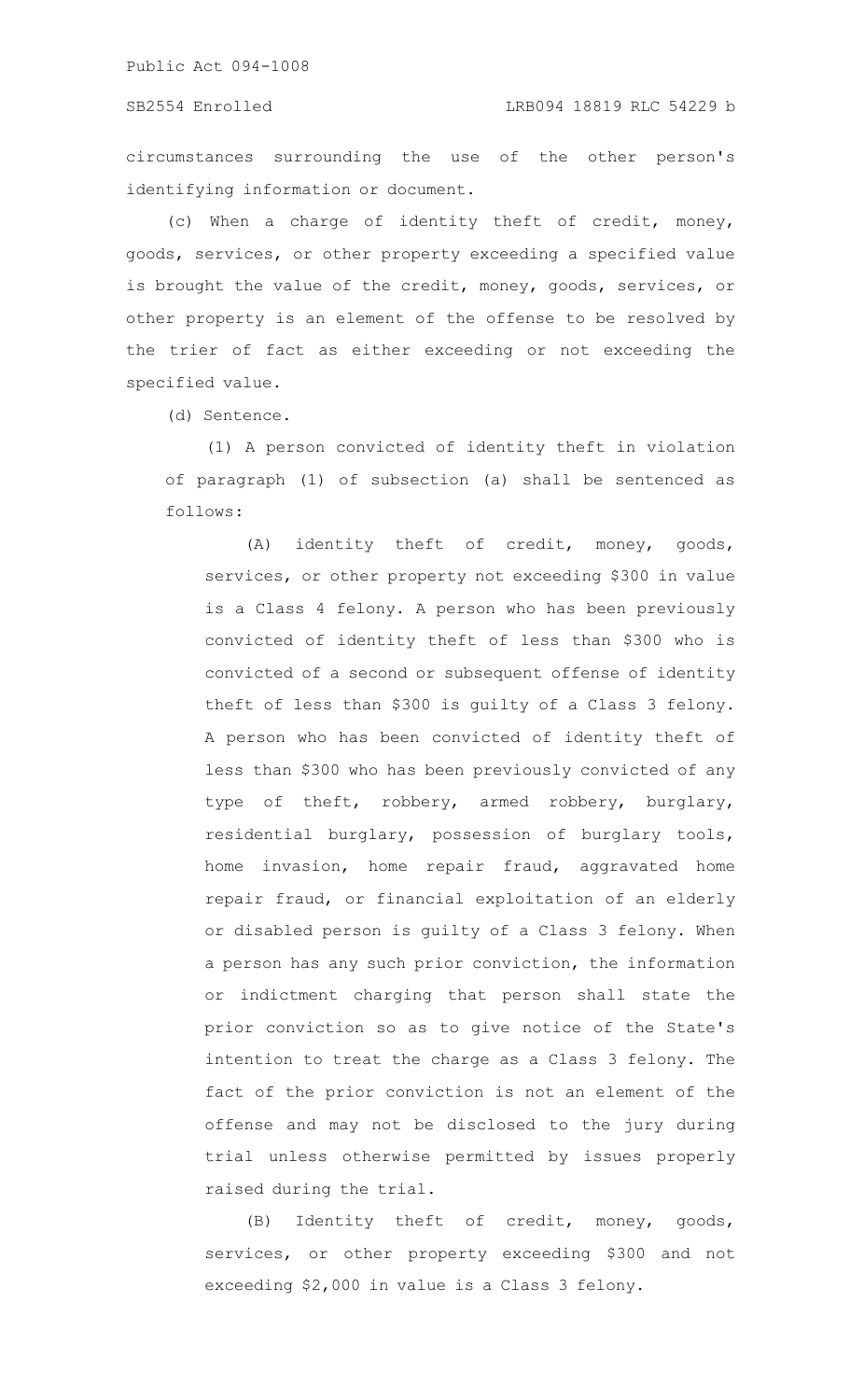(C) Identity theft of credit, money, goods, services, or other property exceeding \$2,000 and not exceeding \$10,000 in value is a Class 2 felony.

(D) Identity theft of credit, money, goods, services, or other property exceeding \$10,000 and not exceeding \$100,000 in value is a Class 1 felony.

(E) Identity theft of credit, money, goods, services, or other property exceeding \$100,000 in value is a Class X felony.

(2) A person convicted of any offense enumerated in paragraphs (2) through  $(7)$   $(5)$  of subsection (a) is guilty of a Class 3 felony.

(3) A person convicted of any offense enumerated in paragraphs (2) through (5) of subsection (a) a second or subsequent time is guilty of a Class 2 felony.

(4) A person who, within a 12 month period, is found in violation of any offense enumerated in paragraphs (2) through  $(7)$   $(5)$  of subsection (a) with respect to the identifiers of, or other information relating to,  $3$  or more separate individuals, at the same time or consecutively, is guilty of a Class 2 felony.

(Source: P.A. 93-401, eff. 7-31-03; 94-39, eff. 6-16-05.)

(720 ILCS 5/16G-21)

Sec. 16G-21. Civil remedies. A person who is convicted of identity theft or aggravated identity theft is liable in a civil action to the person who suffered damages as a result of the violation. The person suffering damages may recover court costs, attorney's fees, lost wages, and actual damages. Where a person has been convicted of identity theft in violation of subsection (a)(6) or subsection (a)(7) of Section 16G-15, in the absence of proof of actual damages, the person whose personal identification information or personal identification documents were used in the violation in question may recover damages of \$2,000.

(Source: P.A. 92-686, eff. 7-16-02; 93-401, eff. 7-31-03.)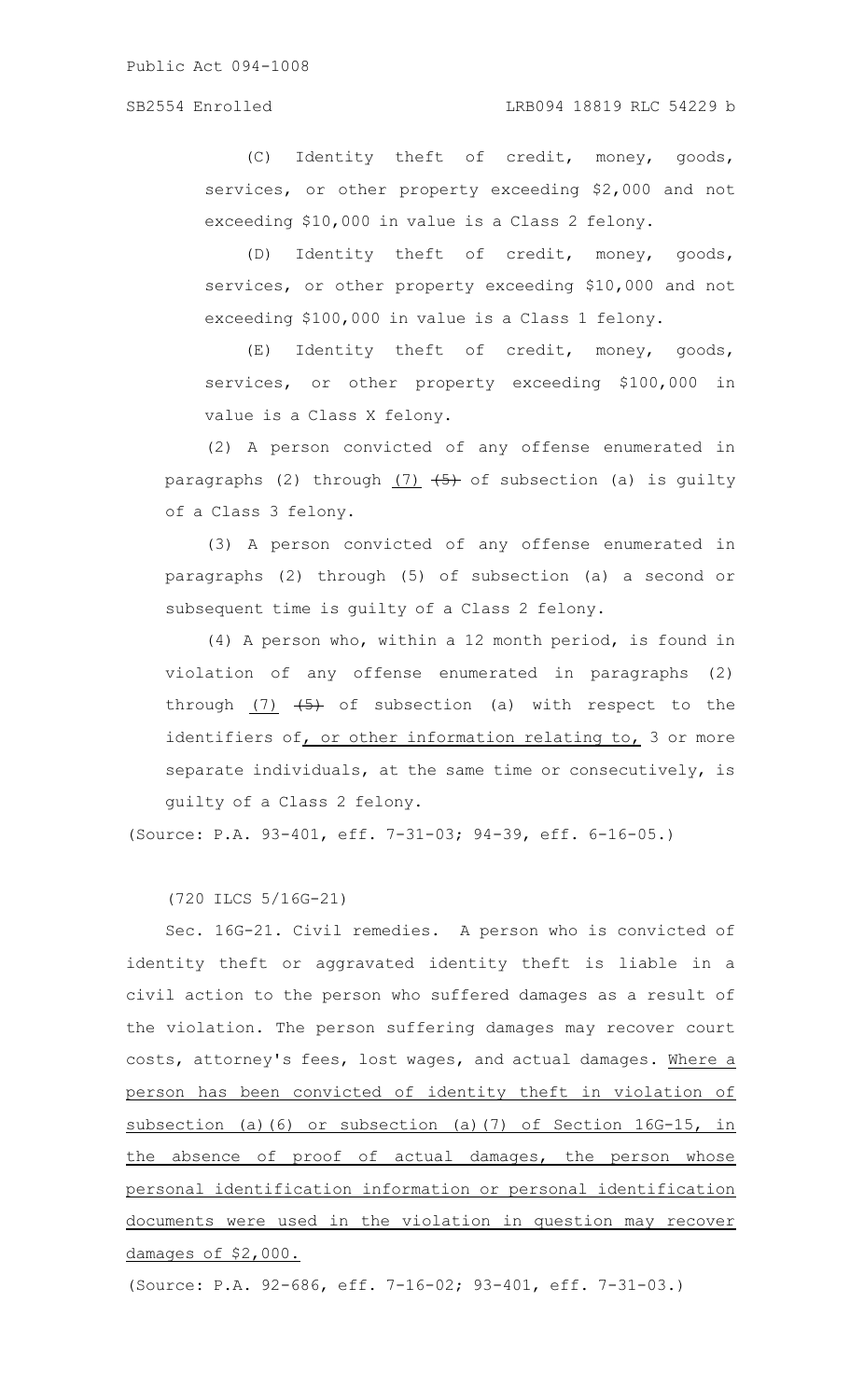(720 ILCS 5/16G-25)

Sec. 16G-25. Offenders interest in the property, consent.

(a) It is no defense to a charge of aggravated identity theft or identity theft that the offender has an interest in the credit, money, goods, services, or other property.

(b) It is no defense to a charge of aggravated identity theft or identity theft that the offender received the consent of any person to access any personal identification information or personal identification document, other than the person described by the personal identification information or personal identification document used by the offender. (Source: P.A. 93-401, eff. 7-31-03.)

(720 ILCS 5/16G-30)

Sec. 16G-30. Mandating law enforcement agencies to accept and provide reports; judicial factual determination.

(a) A person who has learned or reasonably suspects that his or her personal identifying information has been unlawfully used by another may initiate a law enforcement investigation by contacting the local law enforcement agency that has jurisdiction over his or her actual residence, which shall take a police report of the matter, provide the complainant with a copy of that report, and begin an investigation of the facts or, if the suspected crime was committed in a different jurisdiction, refer the matter to the law enforcement agency where the suspected crime was committed for an investigation of the facts.

(b) A person who reasonably believes that he or she is the victim of financial identity theft may petition a court, or the court, on its own motion or upon application of the prosecuting attorney, may move for an expedited judicial determination of his or her factual innocence, where the perpetrator of the financial identity theft was arrested for, cited for, or convicted of a crime under the victim's identity, or where a criminal complaint has been filed against the perpetrator in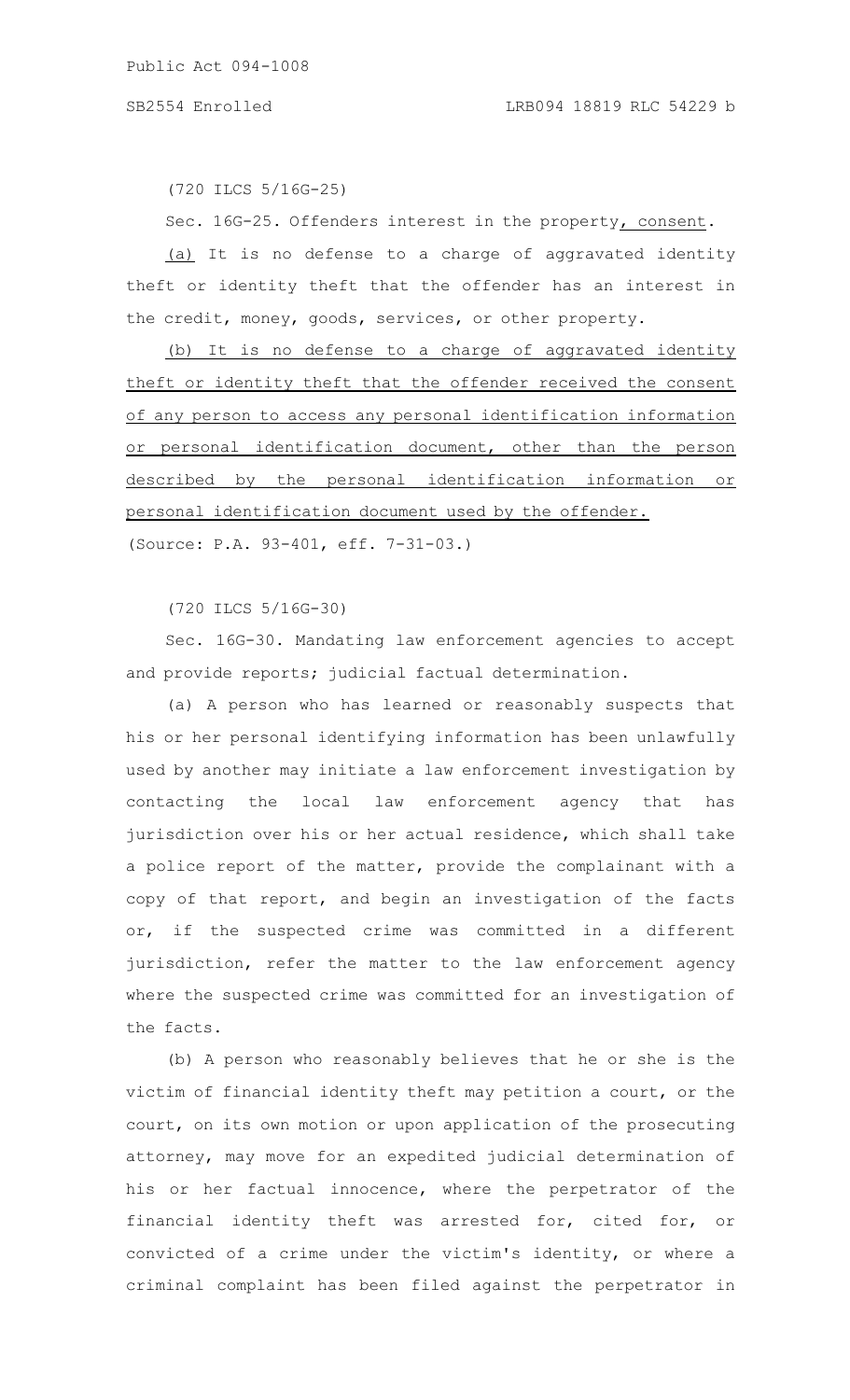the victim's name, or where the victim's identity has been mistakenly associated with a criminal conviction. Any judicial determination of factual innocence made pursuant to this subsection (b) may be heard and determined upon declarations, affidavits, police reports, or other material, relevant, and reliable information submitted by the parties or ordered to be part of the record by the court. If the court determines that the petition or motion is meritorious and that there is no reasonable cause to believe that the victim committed the offense for which the perpetrator of the identity theft was arrested, cited, convicted, or subject to a criminal complaint in the victim's name, or that the victim's identity has been mistakenly associated with a record of criminal conviction, the court shall find the victim factually innocent of that offense. If the victim is found factually innocent, the court shall issue an order certifying this determination.

(c) After a court has issued a determination of factual innocence under this Section, the court may order the name and associated personal identifying information contained in the court records, files, and indexes accessible by the public sealed, deleted, or labeled to show that the data is impersonated and does not reflect the defendant's identity.

(d) A court that has issued a determination of factual innocence under this Section may at any time vacate that determination if the petition, or any information submitted in support of the petition, is found to contain any material misrepresentation or fraud.

(e) Except for criminal and civil actions provided for by this Article, or for disciplinary or licensure-related proceedings involving the violation of this Article, no information acquired by, or as a result of, any violation of Section 16G-15 or 16G-20 shall be discoverable or admissible in any court or other proceeding, or otherwise subject to disclosure without the express permission of any person or persons identified in that information.

(Source: P.A. 93-195, eff. 1-1-04.)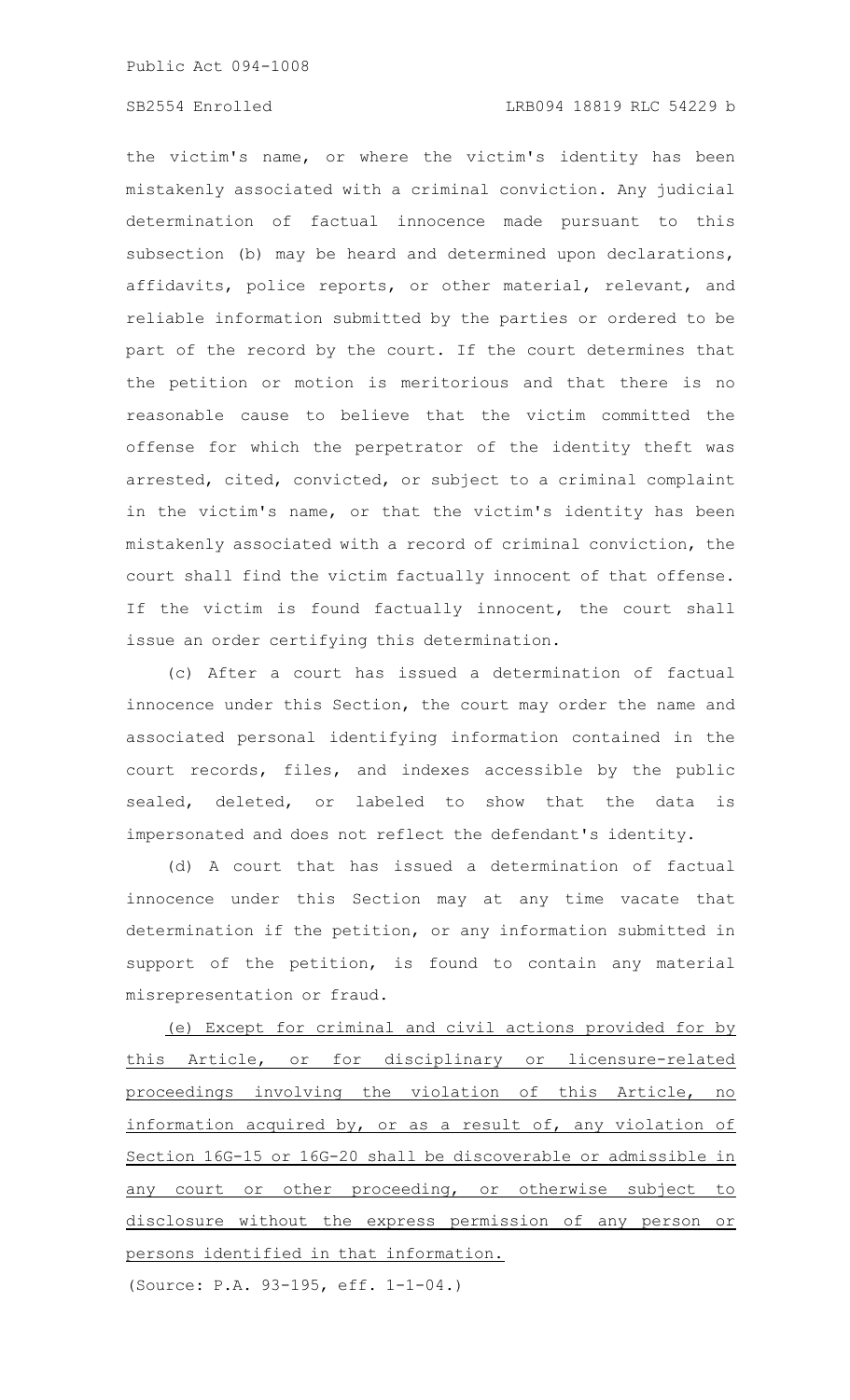(720 ILCS 5/16G-35 new)

16G-35. Venue. In addition to any other venues provided for by statute or otherwise, venue for any criminal prosecution or civil recovery action under this Law shall be proper in any county where the person described in the personal identification information or personal identification document in question resides or has their principal place of business. Where a criminal prosecution or civil recovery action under this Law involves the personal identification information or personal identification documents of more than one person, venue shall be proper in any county where one or more of the persons described in the personal identification information or personal identification documents in question resides or has their principal place of business.

(720 ILCS 5/16G-40 new)

Sec. 16G-40. Exemptions, relation to other laws.

(a) This Article does not:

(1) prohibit the capture or transmission of personal identifying information in the ordinary and lawful course of business;

(2) apply to a peace officer of this State, or of the federal government, or the officer's agent, while in the lawful performance of the officer's duties;

(3) prohibit a licensed private detective or licensed private detective agency from representing himself, herself, or itself as any another person, provided that he, she, or it may not portray himself, herself, or itself as the person whose information he, she, or it is seeking except as provided under this Article;

(4) apply to activities authorized under any other statute.

(b) No criminal prosecution or civil action brought under this Article shall prohibit a person from being charged with, convicted of, or punished for any other violation of law